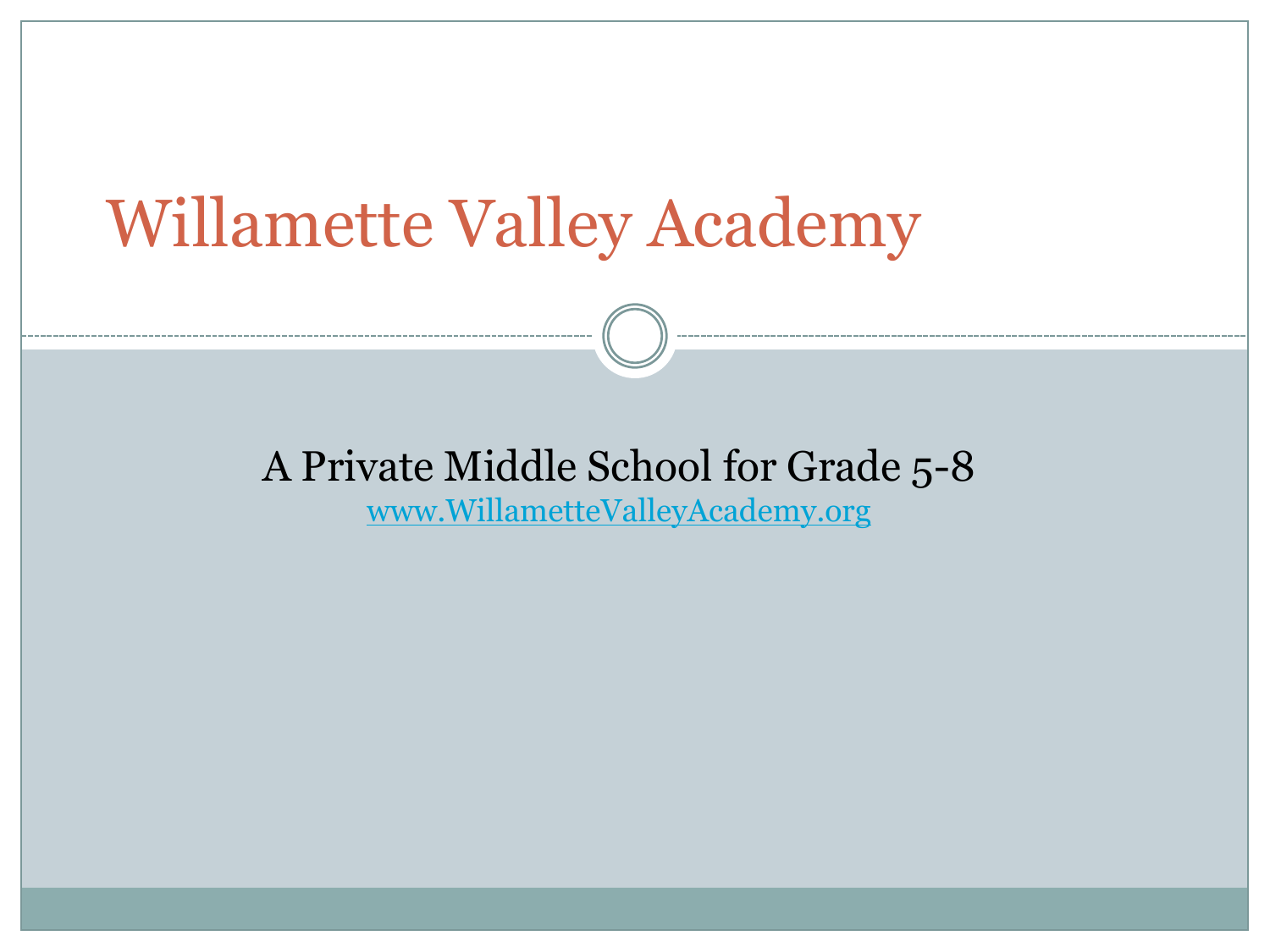# Our Mission

- To support students who want engaged in significant pursuits beyond the traditional school classroom
- To support motivated and talented students to have the opportunity to be challenged to excel
- Our Students Success:

Academic Achievement,

Strong Characters, and High Quality Work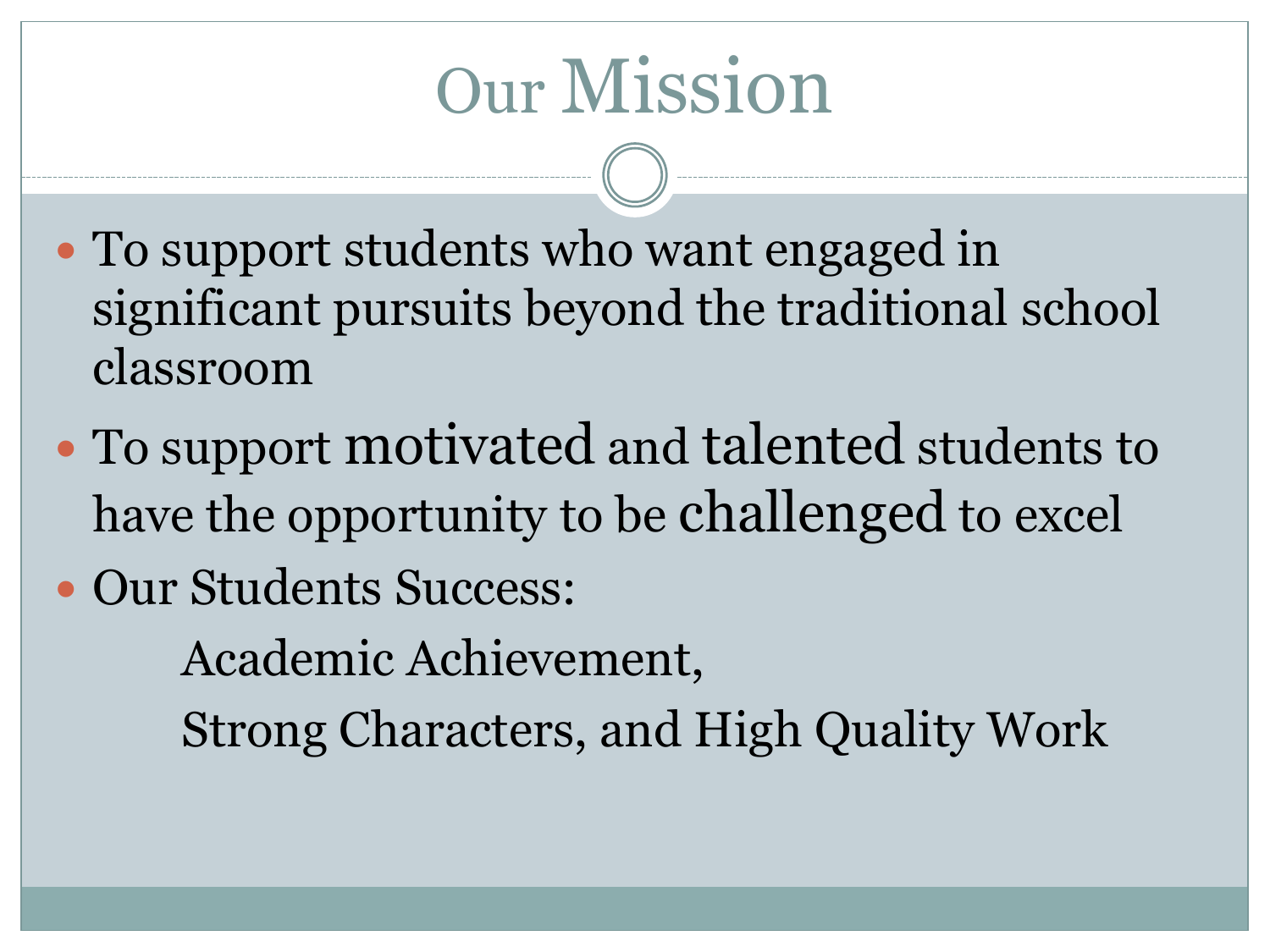## Our Strategies

- Ensuring Academic Excellence by strengthening curriculum
- Ensuring the centrality of conversation between inspiring, challenging, caring teachers with curious, hard-working, engaged students.
- Keeping 1:8 teachers to students' ratio
- Giving individualized attention to students.
- Training students in critical thinking.
- Encouraging teamwork and effective collaboration.
- Offering opportunities to explore particular talents and interests inside and outside the classroom.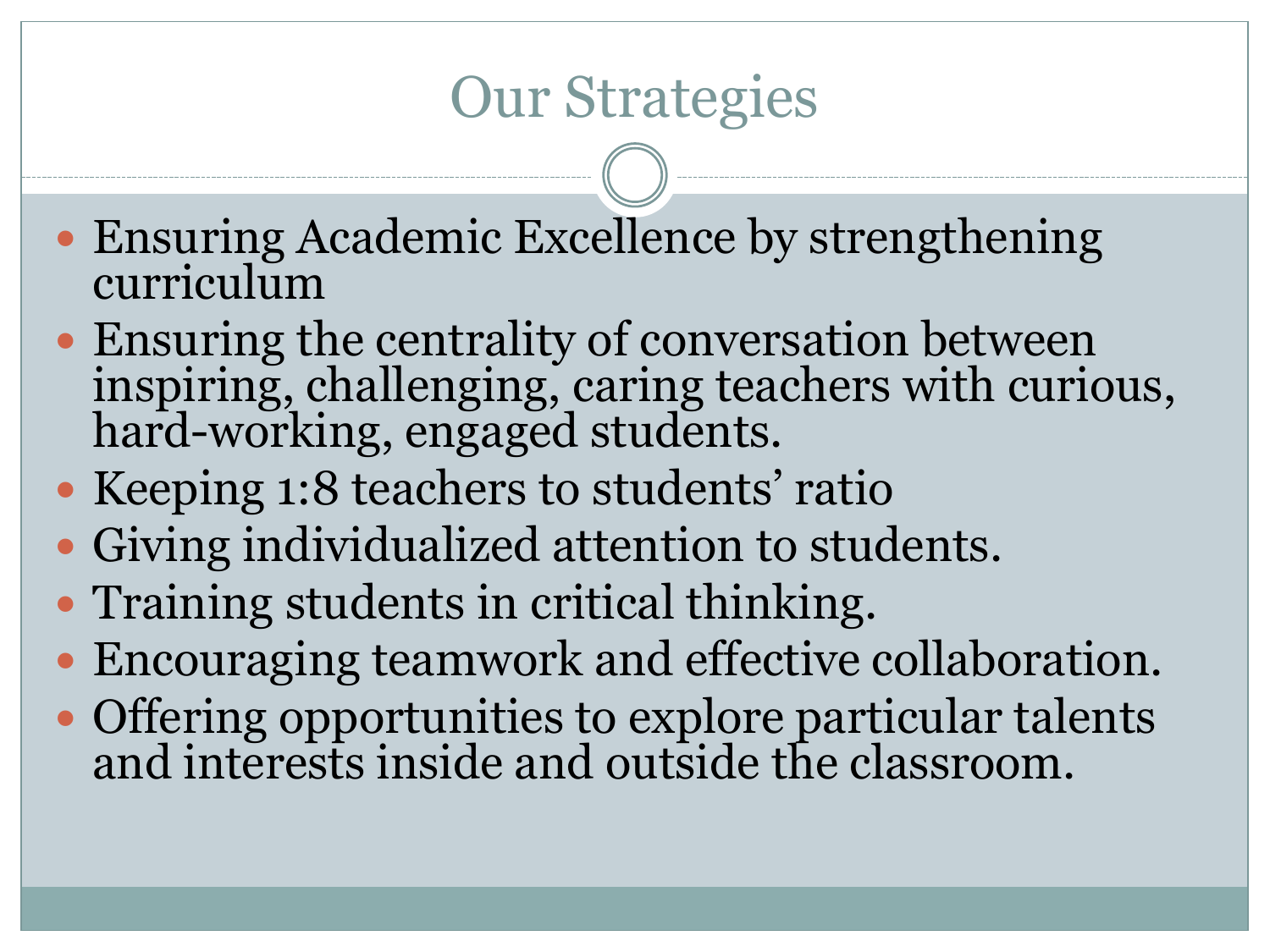## What make WVA unique?

#### Competition Track Program

- Math Competition
- Programming Competition
- o Science Competition
- Writing/Speech Debate Competition

### • It's not only for competition

All students can benefit

- The webpage to check more program details
	- o <http://www.willamettevalleyacademy.org/programs.php>